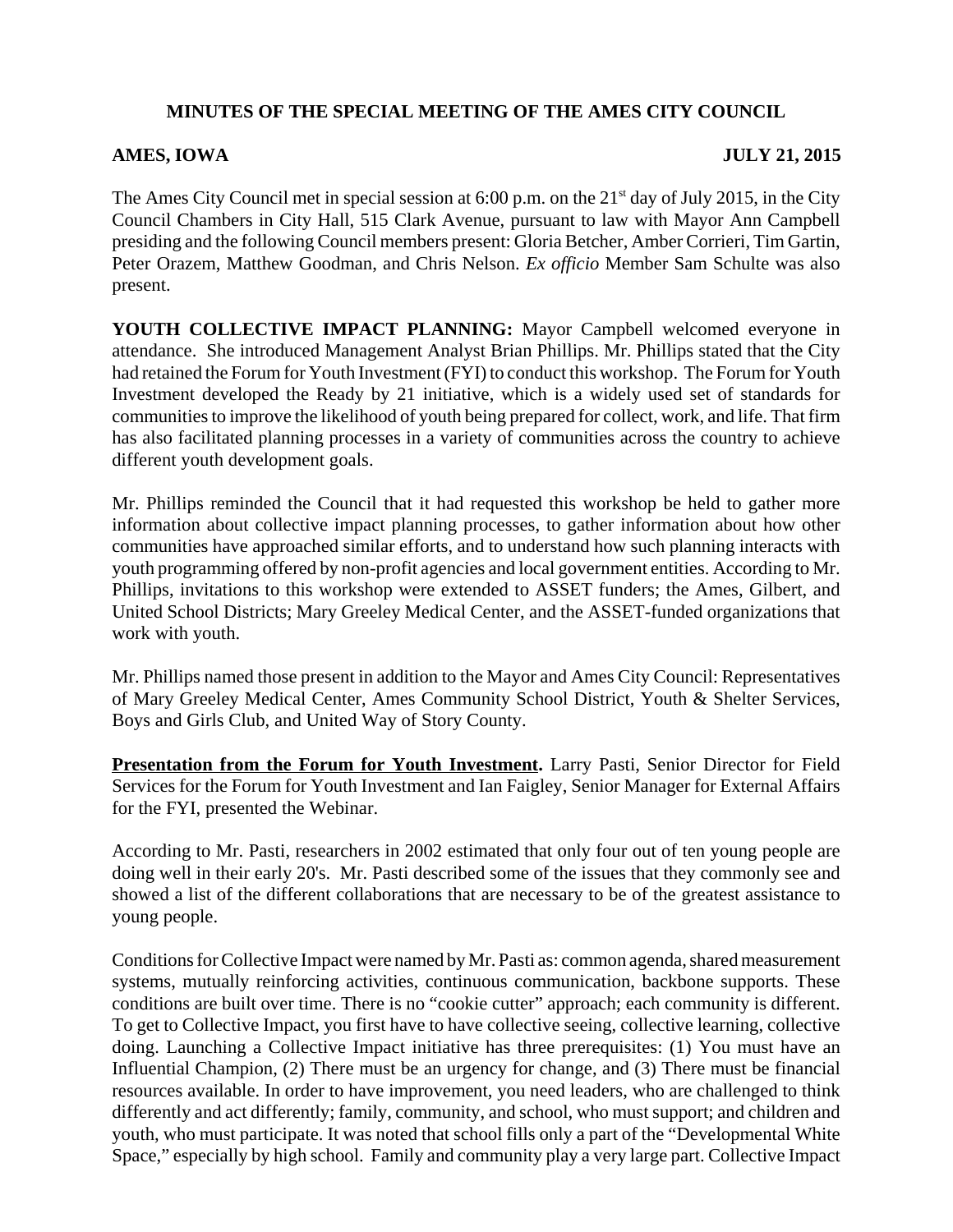infrastructure includes a steering committee that is made up of community partners. There needs to be a backbone organization or set of organizations that collectively provide the backbone.

Collective Impact's intangible elements were named as trust building, fostering connections between people, and leadership identification and development. These all create a culture of learning. The recurring steps of community change management were reviewed, i.e., take shape, take aim, take stock, target action, track progress.

**Experiences of Other Communities.** Meredith Stewart, Manager of Family Success Alliance for the Department of Health in Orange County, North Carolina, joined the Webinar to share information on her community's experience. Ms. Stewart advised that her community has a population of approximately 140,000. She provided the history from the past 18 months of Orange County's participation in the Collective Impact initiative, specifically detailing the steps it took.

**Questions, Comments, and Next Steps.** George Belitsos, representing Youth and Shelter Services, asked if youth are included in the process. Mr. Pasti answered that youth should be actively involved in coming up with solutions and implementing those solutions. Youth are absolutely integral to the process; the stronger their participation, the greater the success.

Council Member Corrieri asked to know what components are absolutely necessary in ensuring success. Mr. Pasti said adequate resources and staff capacity across most of the backbone functions for at least the first two or three years are crucial. Ms. Corrieri also asked if there were any players that a community can't live without in this process. Replying, Mr. Pasti said that there needs to be some strong public partners, strong connections to business and funders, youth, and community. The stronger the community voices, the stronger the effect will be. He added that people have to feel like they have a real voice in the process and a way to contribute.

In relation to Orange County's pre-kindergarten readiness program, Council Member Goodman asked if its choice of program came via public input. Ms. Stewart replied that it did not directly get input from the public; however, it was statistically evident that the program was needed. She recommended that the City be as specific as possible when asking the community to comment on the initiative. Mr. Pasti remarked that specificity is important, especially as it relates to tracking progress. He added that documentation is also very important to ensure accountability.

Council Member Corrieri asked Ms. Stewart to explain Orange County's funding model. Ms. Stewart replied that their funding model is a work in progress. She stated that funding for its Project Coordinator comes from County dollars. Additional County dollars have been received for special initiatives pertaining to the Pre-K program. Outside grants have also been received, and United Way has been a funding partner.

At the inquiry of Council Member Orazem, Ms. Stewart stated that the impetus was to clarify research on the experiences of children that have had or could have an adverse impact on them for the rest of their lives. The one that resonated the most was the disparity that race ethnicity and income had on third-grade reading and eighth-grade math. She also explained when the urgency component was reached and was pushed them into taking action. Mr. Pasti stated that it is very rare for the impetus for change to be raised by the community; it is usually a focus group that senses the urgency.

Mayor Campbell noted that school districts had not been listed as being crucial players in the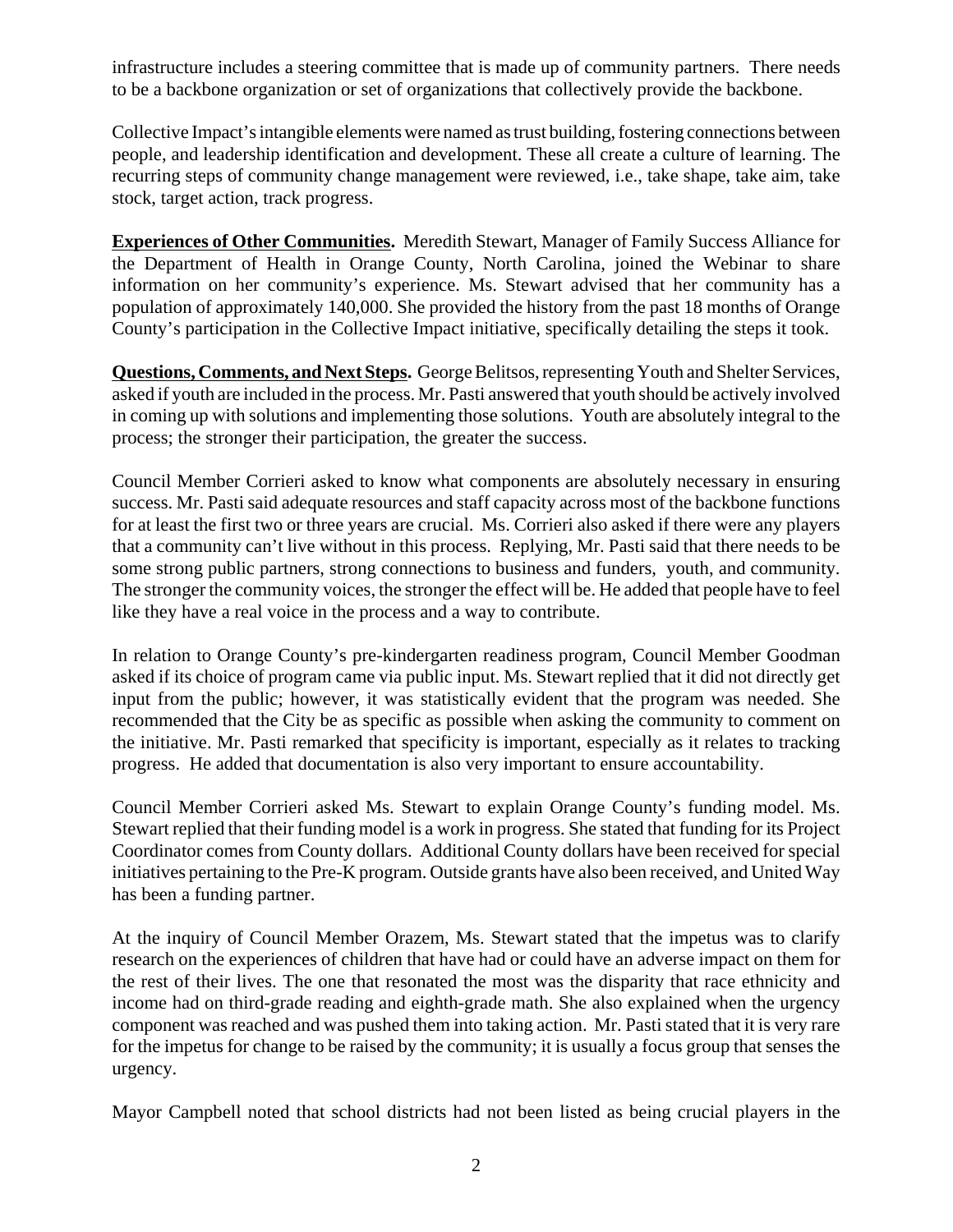process. Mr. Pasti commented that schools play a very important role in ensuring success; it was not his intention to minimize their importance. Ms. Stewart said there are many factors that enter into the picture to explain why students are not succeeding. One of the main issues that Mr. Pasti has heard repeatedly is getting students to school on time. Other comments he has heard relate to getting students healthy and well-fed, which will allow the students to focus on learning.

Council Member Betcher asked who pays for the staff to address the connectivity issues to get the project rolling. Mr. Pasti said that is very mixed and varied; it often includes a consortium of funders including United Way, a community foundation, the Mayor's Office, and/or often a large funder. He has not really seen a pattern that works for all communities. Ms. Stewart said, that for Orange County, the minimum number of staff who were necessary were a Project Coordinator; a data management person, whether dedicated to only this initiative or shared; and at least a quarter-time communications person.

Gerri Bugg, representing Youth an Shelter Services, asked Mr. Pasti to comment on city versus county. Mr. Pasti said that there are different levels of resources; part of it is political buy-in, forming partnerships, etc. He always encourages that when changes are needed in a community, it is important that there be strong relationships among the political entities and all the way down to the neighborhood level.

Council Member Gartin noted that the City allocates approximately \$1.2 million into a pot annually. He struggles with not knowing the matrix of tools that might be available to help him prioritize those funds and knowing whether that is the correct amount and who should get the funding. There is a need to provide stewardship over the taxpayers' funds and recognizing the true needs of the community can be difficult for him. Mr. Pasti pointed out that the City is not the only funder in town. It is important to know where the funds are currently being spent, what existing programs are out there, where the other agencies are spending their money; and know what resources are available in the community.

Council Member Nelson asked Mr. Pasti to speak as to what he had seen that had worked the best as far as engaging others. Mr. Pasti responded that he would not start this with any high-profile kickoff. Mr. Faigley suggested that the City create a picture that the players you want to invite can see regarding what their roles would be. Explain that, as a community, you are not getting to where you want to be and that their services might have to be changed to meet the needs.

Council Member Goodman left the meeting at 8:00 p.m.

The workshop concluded at 8:00 p.m.

Mayor Campbell commented that the City Council would now be going into Closed Session.

**CLOSED SESSION:** Council Member Gartin asked City Attorney Parks if there was a legal reason to go into Closed Session. Ms. Parks replied in the affirmative.

Moved by Gartin, seconded by Corrieri, to hold a Closed Session, as provided by Section 21.5(1)(c) *Code of Iowa*, to discuss matters presently in or pending litigation.

Roll Call Vote: 5-0. Motion declared carried unanimously.

**OPEN SESSION:** The meeting reconvened in Open Session at 9:14 p.m. Council Member Goodman was brought in telephonically.